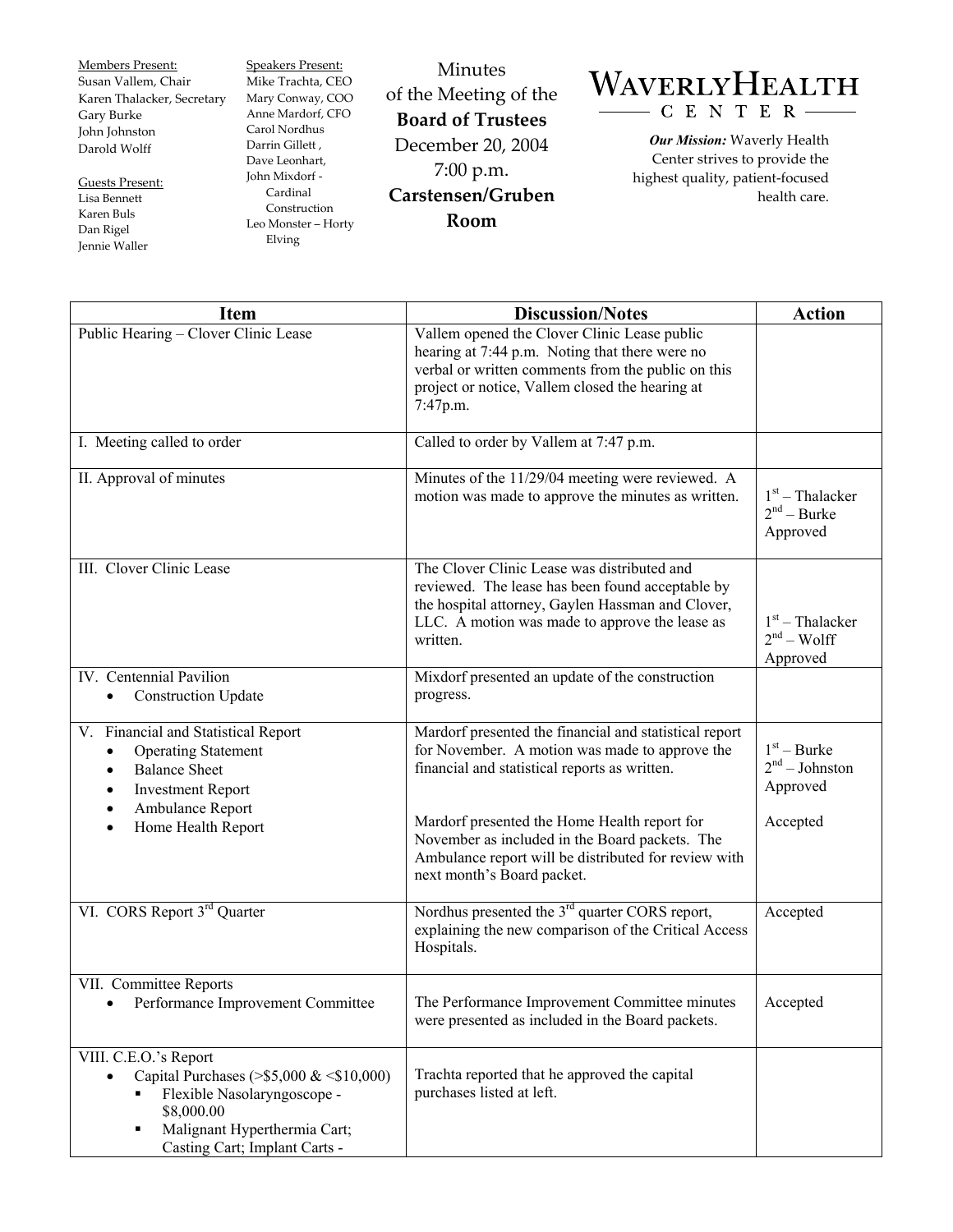| \$4,588.00<br>Change Orders (>\$5,000 & <\$10,000)<br>$PR#1$ – Clarification to wiring for<br>medical gas alarm system: Add<br>\$9,202.00<br>Headwall Modifications - Revisions<br>٠<br>(made during the shop drawing<br>process) to the special Prague<br>headwalls in the twenty-two patient<br>rooms: Add \$5,171.00<br>Doors at North Entrance - Provide<br>٠<br>doors at the North Entrance: Add<br>\$6,800.00                                                                                                                            | Trachta deferred discussion of the change orders to<br>the Finance Committee report.                                                                                                                                                                                                                                                                                                                                                                                                                                                                                                                                                                                                                                                                                                                                                                                                                                                                                                                           |                                                   |
|------------------------------------------------------------------------------------------------------------------------------------------------------------------------------------------------------------------------------------------------------------------------------------------------------------------------------------------------------------------------------------------------------------------------------------------------------------------------------------------------------------------------------------------------|----------------------------------------------------------------------------------------------------------------------------------------------------------------------------------------------------------------------------------------------------------------------------------------------------------------------------------------------------------------------------------------------------------------------------------------------------------------------------------------------------------------------------------------------------------------------------------------------------------------------------------------------------------------------------------------------------------------------------------------------------------------------------------------------------------------------------------------------------------------------------------------------------------------------------------------------------------------------------------------------------------------|---------------------------------------------------|
| IX. Medical Staff Report                                                                                                                                                                                                                                                                                                                                                                                                                                                                                                                       | No report.                                                                                                                                                                                                                                                                                                                                                                                                                                                                                                                                                                                                                                                                                                                                                                                                                                                                                                                                                                                                     |                                                   |
| X. Old Business                                                                                                                                                                                                                                                                                                                                                                                                                                                                                                                                | None.                                                                                                                                                                                                                                                                                                                                                                                                                                                                                                                                                                                                                                                                                                                                                                                                                                                                                                                                                                                                          |                                                   |
| XI. New Business<br>Reappointments to Medical Staff:<br>$\bullet$<br>Tarek Daoud, M.D.<br>Resignations from Medical Staff:<br>Gustavo Lopera, M.D.                                                                                                                                                                                                                                                                                                                                                                                             | Trachta presented the reappointments to and<br>resignation from the Medical Staff as listed at left.<br>The files have been reviewed by the Executive<br>Committee of the Medical Staff and are<br>recommended for approval. A motion was made to<br>approve each of the items as individually considered.                                                                                                                                                                                                                                                                                                                                                                                                                                                                                                                                                                                                                                                                                                     | $1st$ – Thalacker<br>$2nd - Johnston$<br>Approved |
| New/Revised Policies:<br>• Volunteer Absenteeism<br>• Volunteer Change in Status<br>• Volunteer Coaching and Counseling<br>• Volunteer Confidentiality<br>• Volunteer Dress Code<br>• Volunteer Holidays<br>• Volunteer Personnel File<br>• Volunteer Recruitment<br>• Volunteer Reporting of Accidents<br>• Supervision of Volunteers<br>• Volunteer Time Tracking<br>• Volunteer Training<br>■ Use of Volunteers<br>· Walk-Through Audit Process<br>• Newborn Assessment Clinic<br>• Whirlpool Use by Laboring Patients                      | Trachta presented the new/revised policies as<br>included in the packet and listed at left. A motion<br>was made to approve the policies as written.                                                                                                                                                                                                                                                                                                                                                                                                                                                                                                                                                                                                                                                                                                                                                                                                                                                           | $1st - Burke$<br>$2nd - Wolf$<br>Approved         |
| <b>Finance Committee</b><br>Capital Requests:<br>• SDS, M/S and Birthing Center<br>Wardrobes and Armoires - \$41,600.82<br>Bassinets, Monitor Carts for OB -<br>\$23,783.84. Total Order = $$65,385.00$<br>(Approved by Executive Committee)<br>via email to enable quick order)<br>Carts for Anesthesia - \$11,316.30<br>• Biohazard Liquid Waste Management<br>System - \$30,608.72<br>Steris System I Processors -<br>\$35,167.50<br>• Patient Chairs x 21 (Resubmitted) -<br>\$20,702.00<br>• Signage Interior and Exterior -<br>\$100,000 | Trachta presented the capital requests and change<br>orders as listed at left. Discussion was held at length<br>regarding the number and amount of change orders<br>for the project. Gillett stated that although some of<br>the change orders are due to adding the completion<br>of third floor, many are due to oversights on the part<br>of the architectural firm. Trachta reported that the<br>project contingency fund has been depleted and we<br>are currently over budget. Discussion was held<br>regarding how to cover this gap. The Foundation has<br>agreed to raise their donation from the Blueprint for<br>Healing capital campaign to \$1.55 million. Trachta<br>suggested that some of the amount can be removed<br>from the coming year's capital budget. A motion<br>was made to approve the capital requests and change<br>orders as listed at left as well as those highlighted on<br>the Cardinal Construction Management worksheet<br>and to ratify the Executive Committee action as | $1st - Wolf$<br>$2nd - Burke$<br>Approved         |